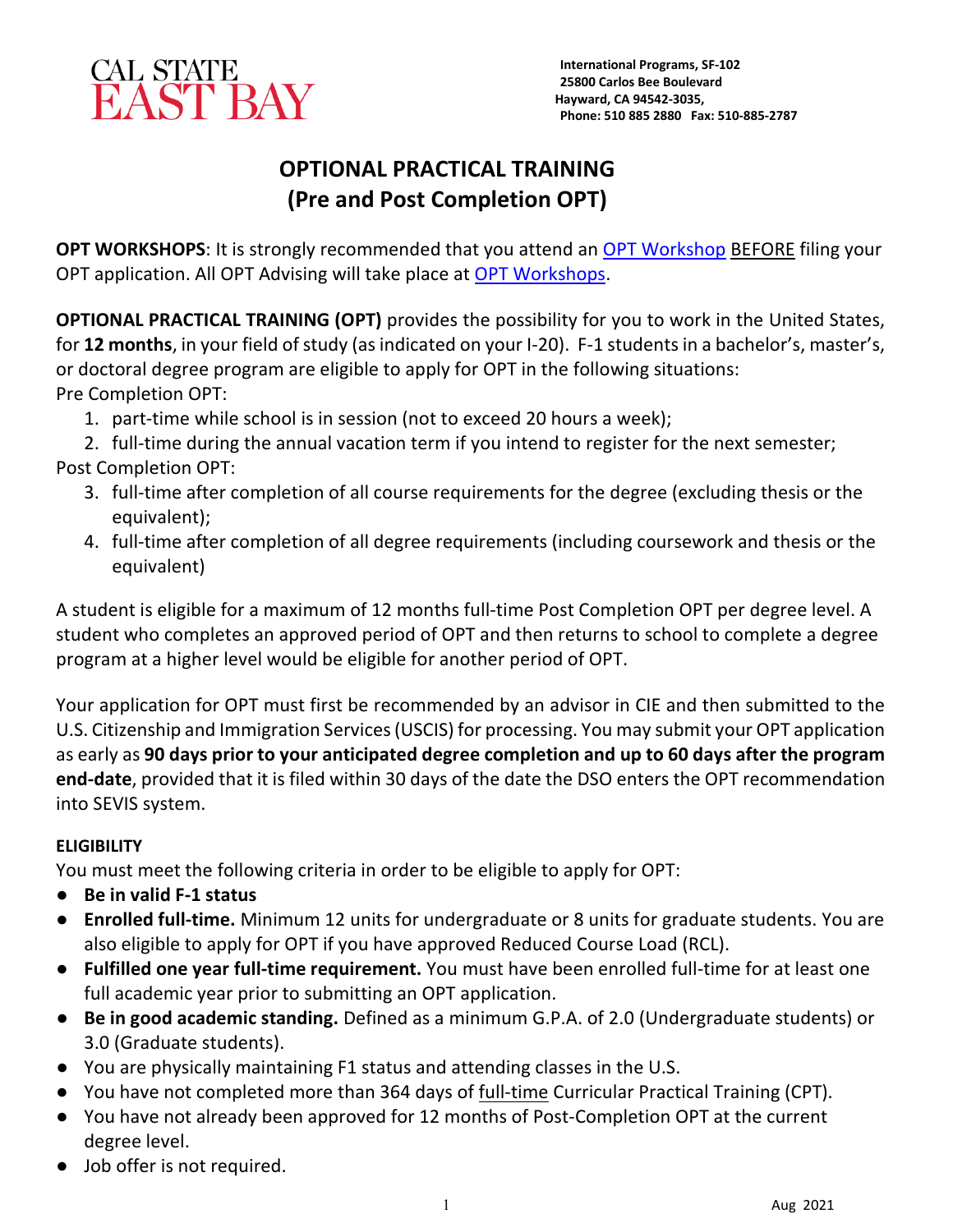# **APPLICATION PROCEDURE**

In order to apply for OPT; you will need to follow the procedures below:

- **1.** Attend an OPT Workshop via Zoom or review the [OPT workshop online version.](https://www.csueastbay.edu/cie/f-1-students/employment/opt-workshops.html)
- **2.** Complete the OPT Request Form. (Pages 6-7) You should complete Student Information Section and have your academic advisor(s) complete the attached Academic Information Section
	- Graduate students: your academic advisor and your project/thesis advisor
	- Undergraduate students: (1) your major department advisor and (2) a General education advisor (Sam Tran in AACE. Please call email Sam.Tran@csueastbay.edu)
	- At this time, we will accept emails from your academic department in lieu of signatures on the form.
- **3.** Email your completed OPT Request Form (and any emails from your academic departments) to [cie@csueastbay.edu](mailto:cie@csueastbay.edu) for processing. CIE advisors will process your request and send your OPT Request I-20 via email.
- **4.** Once you receive your OPT Request I-20, you will need to print and **SIGN and Date** page 1. You are not permitted to use electronic signatures on your I-20.
- **5.** Begin your application online with USCIS. Follow the instructions carefully. Details of each step are located in the **OPT Workshop**. Once you pay for your application, you are not eligible to edit or change any of the submitted answers.
	- a. You must attach your OPT Request I-20 to your USCIS application before you pay!

## **THEN WHAT?**

#### **Receipt Notice**:

Your Receipt Notice will be available immediately on your USCIS account under "My Documents".

#### **Processing Time:**

USCIS generally processes applications within 90 days but based on the time of year and how busy they are, the "standard" length of time required for processing is subject to change. Processing times can range from 3- 5 months.

#### **Approval Notice:**

USCIS will mail your official Approval Notice to the address indicated on your I-765. This notice does not permit you to work but please keep it for your records.

#### **EAD**

Your EAD will be produced and mailed to you separately from the Approval Notice. You generally will receive the EAD about 2 weeks after the Approval Notice. Your EAD is required to be in your hands before you can start working.

● Please take a picture of your EAD and email it to CIE.

#### **SEVP Portal**

You will receive an email from SEVP containing a link to create your SEVP Portal account. You must use this link within 14 days to create your account. Even if you don't have employment to report at that time, please create your account to active it.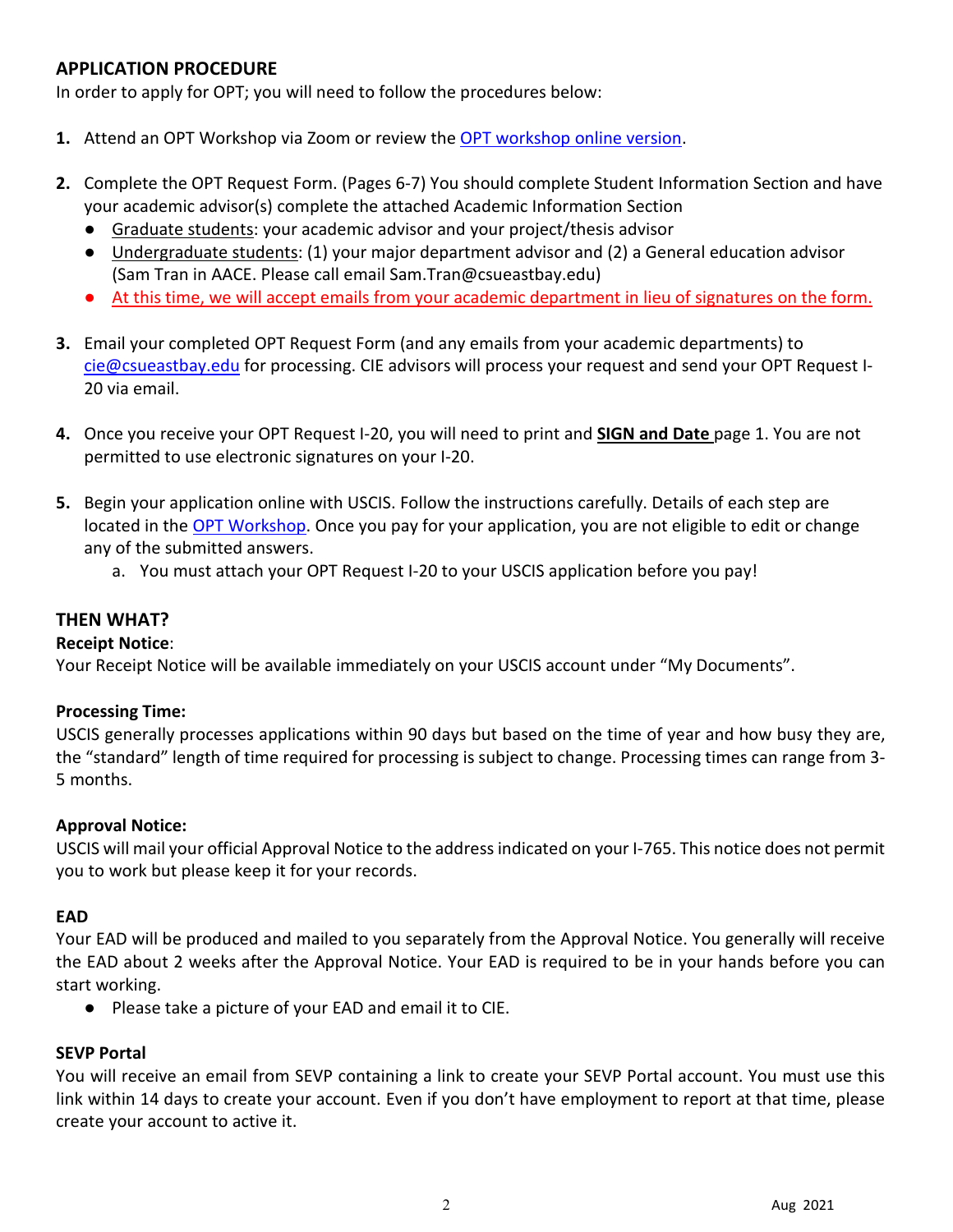# FREQUENTLY ASKED QUESTIONS ABOUT OPTIONAL PRACTICAL TRAINING

● **How do I choose my post-completion OPT dates?**

The start date of your OPT period can be any date in the 60 day period following your completion of studies date. The latest OPT end date can be 12 months after the requested start date.

- **How can I check the status of my pending application?** Visit the following USCIS website: https://egov.uscis.gov/casestatus/landing.do
- **I did an Internship last term and was authorized for Curricular Practical Training (CPT) for 5 months. Does this mean that I only have 8 months of OPT available to me?**

No. Curricular Practical Training is a separate category of employment authorization, and does not count towards your 12 months of OPT. HOWEVER, if you do 12 months of Full-time CPT, you lose your eligibility for Optional Practical Training. Anything less than 12 months full-time CPT will NOT deduct from your OPT.

● **If I apply for OPT early (during the 90 days before completing my program), does that mean I will be able to start working before I complete my degree program?**

The authorized dates of employment will be listed on your Employment Authorization Document (EAD). You cannot start working before the start date on your EAD. The start date is either the start date you requested or the date USCIS approves your application, whichever is LATER.

● **I applied for OPT, but it hasn't been approved yet. I've finished all my degree requirements– can I start working? Can I do an Internship?**

No. Once you have completed your degree requirements, you are no longer eligible for ANY type of employment authorization, except for optional practical training. Therefore, you are not eligible for curricular practical training or on-campus employment, and your company cannot legally have you begin employment until the start date on your Employment Authorization Document.

● **I am finishing my courses this semester, but didn't apply for graduation on time. Does this mean I should apply for OPT during the NEXT semester?**

No. USCIS is not concerned about the date that your degree is officially posted (i.e. the semester that you file for graduation). Your status as an F-1 student is based on the date that you actually complete the requirements for your degree. This date is your "completion of studies date." Therefore, if you are completing your courses and all other degree requirements this semester, your application for OPT must be received no later than **60 days after the end of this semester.**

### ● **I'd like to take a trip home before beginning my OPT, is that possible?**

*If you leave the U.S. after you complete your program and you have not applied for Optional Practical Training, you are no longer entitled to OPT.* If you have completed your degree program, and would like to travel and re-enter the U.S., please contact an international student advisor to discuss your plans. CIE recommends that you do not travel and re-enter the US unless you have both OPT approval and an offer of employment. Once you have received your EAD, you will need the following documents to return to the U.S.:

- Valid passport
- Valid F-1 visa stamp
- Original I-20 with travel endorsement not older than one month.
- Employment authorization document (EAD or OPT card)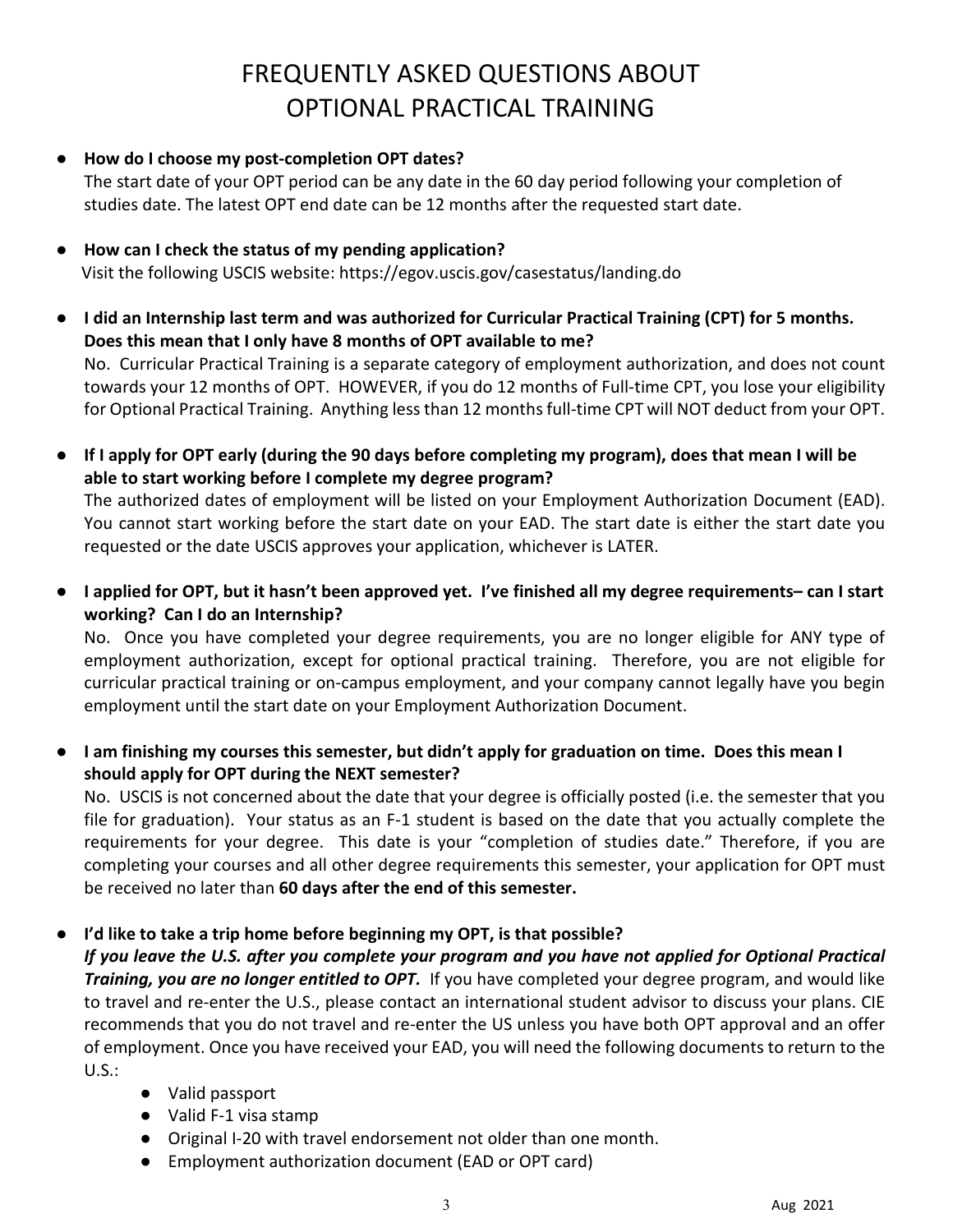● Verification of employment (job offer letter) *Please note: the F-1 regulations allow for re-entry during OPT in order 'to resume employment', so you should be prepared to document your employment, or at least your efforts to gain employment.*

## *Note: If you are absent from the U.S. for 5 consecutive months or longer, your current immigration status is considered 'abandoned'. In other words, you may not be allowed re-entry to the U.S., even if you present a valid OPT authorization, visa, and I-20.*

### ● **If I complete another degree program after OPT, do I get another 12 months of OPT?**

Yes, you may be authorized 12 months of optional practical training, and become eligible for another 12 months of optional practical training when you change to a *higher educational level*. (i.e. completing a master's degree after a bachelor's)

### ● **Once I receive my EAD card, do I have to start working right away?**

No, however, you cannot be unemployed for more than 90 days during the approved 12 months OPT period.

● **I received my EAD and the card mentions that it is "not valid for re-entry to the U.S." What does this mean?**

It means that you are not able to re-enter the U.S. JUST by showing the EAD. You also need to show an endorsed I-20 with OPT approval, a valid passport, and a valid F-1 visa stamp.

#### ● **Can I change jobs during OPT?**

Yes. Provided you report any change of name and address of employer or interruption of such employment to your SEVP Portal within 10 days of the change.

### ● **Can I begin a new program of studies and use my OPT at the same time?**

No, F-1 regulations state that "authorization to engage in practical training employment is automatically terminated when the student transfer to another school or begins study at another educational level."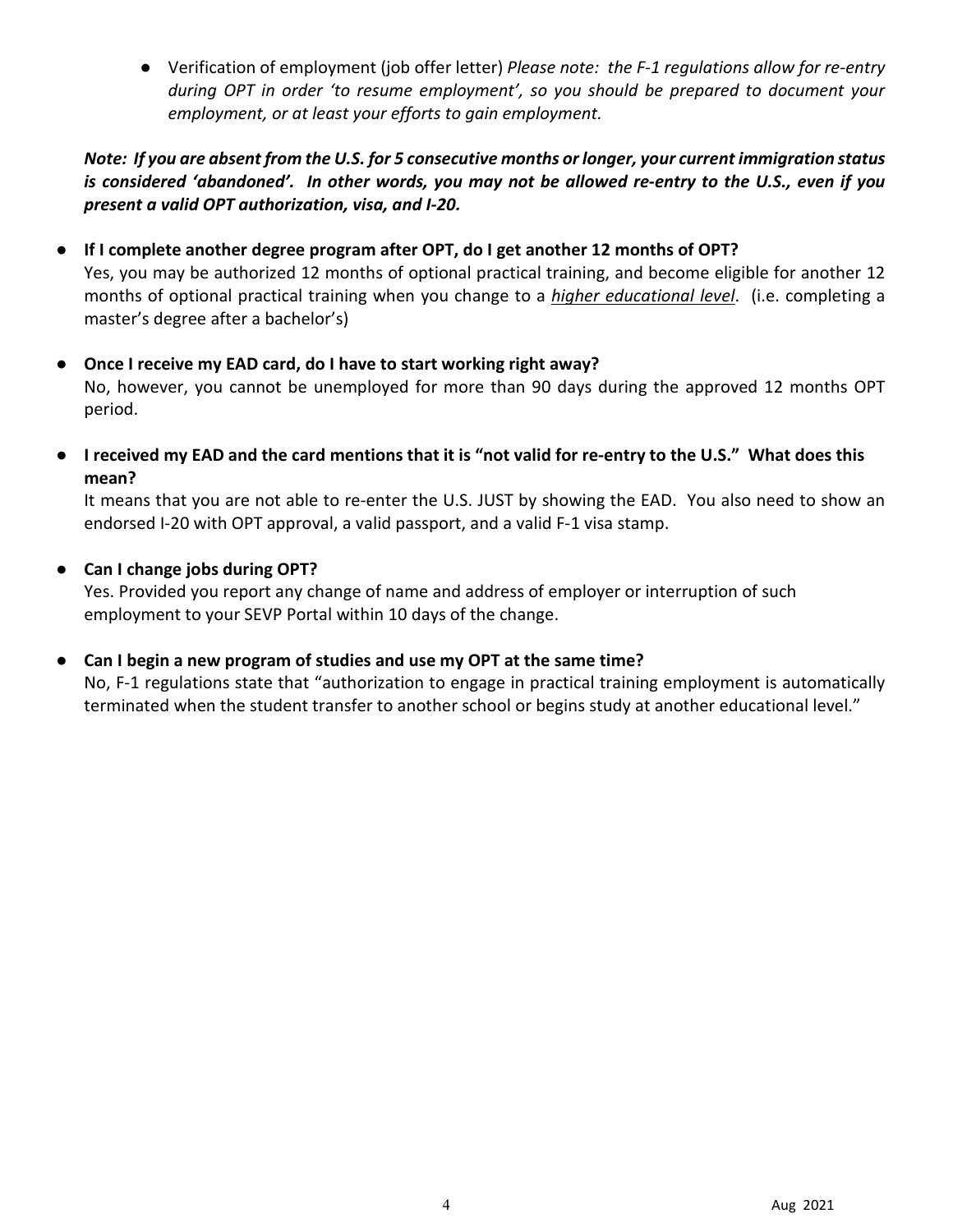

# **Optional Practical Training (OPT) Request Form**

| STUDENT INFORMATION (THIS SECTION MUST BE COMPLETED BY STUDENT)                                               |                                                                                                                                                                                                                         |                   |                                                |  |  |
|---------------------------------------------------------------------------------------------------------------|-------------------------------------------------------------------------------------------------------------------------------------------------------------------------------------------------------------------------|-------------------|------------------------------------------------|--|--|
| Last Name:                                                                                                    |                                                                                                                                                                                                                         | First Name:       |                                                |  |  |
| NETID:                                                                                                        | Phone:                                                                                                                                                                                                                  | Personal Email:   |                                                |  |  |
| <b>Current Address:</b>                                                                                       |                                                                                                                                                                                                                         |                   |                                                |  |  |
| When do you expect to complete all degree requirements?<br>Semester:<br>Year:                                 |                                                                                                                                                                                                                         |                   |                                                |  |  |
| Student's Major:                                                                                              | Degree Level:                                                                                                                                                                                                           | <b>Bachelor's</b> | Master's<br><b>Doctorate</b>                   |  |  |
| <b>Requested OPT Period</b> **Start date must be within 60 days after course completion date                  |                                                                                                                                                                                                                         |                   |                                                |  |  |
| <b>Start Date:</b>                                                                                            | $\left( \begin{array}{ccc} \frac{1}{2} & \frac{1}{2} \\ \frac{1}{2} & \frac{1}{2} \end{array} \right)$ End date: $\left( \begin{array}{ccc} \frac{1}{2} & \frac{1}{2} \\ \frac{1}{2} & \frac{1}{2} \end{array} \right)$ |                   | *1 day less a year after start date (365 days) |  |  |
| <b>Student Signature:</b>                                                                                     |                                                                                                                                                                                                                         | Date:             |                                                |  |  |
|                                                                                                               |                                                                                                                                                                                                                         |                   |                                                |  |  |
| ACADEMIC INFORMATION (MUST BE COMPLETED BY YOUR FACULTY/ACADEMIC ADVISORS)                                    |                                                                                                                                                                                                                         |                   |                                                |  |  |
|                                                                                                               |                                                                                                                                                                                                                         |                   |                                                |  |  |
| <b>Undergraduate/Bachelor's Students Academic Verification</b><br>Section 1: To be completed by major advisor |                                                                                                                                                                                                                         |                   |                                                |  |  |
|                                                                                                               |                                                                                                                                                                                                                         |                   |                                                |  |  |
|                                                                                                               | When is student expected to complete all major coursework:                                                                                                                                                              | Semester:         | Year:                                          |  |  |
| <b>Advisor's Name:</b>                                                                                        | <b>Advisor's Signature:</b>                                                                                                                                                                                             |                   | Date:                                          |  |  |
| Section 2: To be completed by Sam Tran (AACE)                                                                 |                                                                                                                                                                                                                         |                   |                                                |  |  |
|                                                                                                               | When is student expected to complete all GE requirements:                                                                                                                                                               | Semester:         | Year:                                          |  |  |
| Signature:                                                                                                    |                                                                                                                                                                                                                         | Date:             |                                                |  |  |
|                                                                                                               |                                                                                                                                                                                                                         |                   |                                                |  |  |
| <b>Graduate/Master's/Doctorate Student Academic Verification</b>                                              |                                                                                                                                                                                                                         |                   |                                                |  |  |
| Section 1: To be completed by graduate/department advisor                                                     |                                                                                                                                                                                                                         |                   |                                                |  |  |
|                                                                                                               | When is student expected to complete all major coursework:                                                                                                                                                              | Semester:         | Year:                                          |  |  |
| <b>Advisor's Name:</b>                                                                                        | <b>Advisor's Signature:</b>                                                                                                                                                                                             |                   | Date:                                          |  |  |
|                                                                                                               |                                                                                                                                                                                                                         |                   |                                                |  |  |
| Section 2: To be completed by Project/Thesis/Capstone advisor                                                 |                                                                                                                                                                                                                         |                   |                                                |  |  |
|                                                                                                               | I verify that the student is currently making progress towards the completion of their project/thesis/capstone.                                                                                                         |                   |                                                |  |  |
|                                                                                                               |                                                                                                                                                                                                                         |                   |                                                |  |  |
|                                                                                                               | Student enrolled in project/thesis/capstone:                                                                                                                                                                            | Semester:         | Year:                                          |  |  |
|                                                                                                               | Student is expected to complete project/thesis/capstone:                                                                                                                                                                | Semester:         | Year:                                          |  |  |